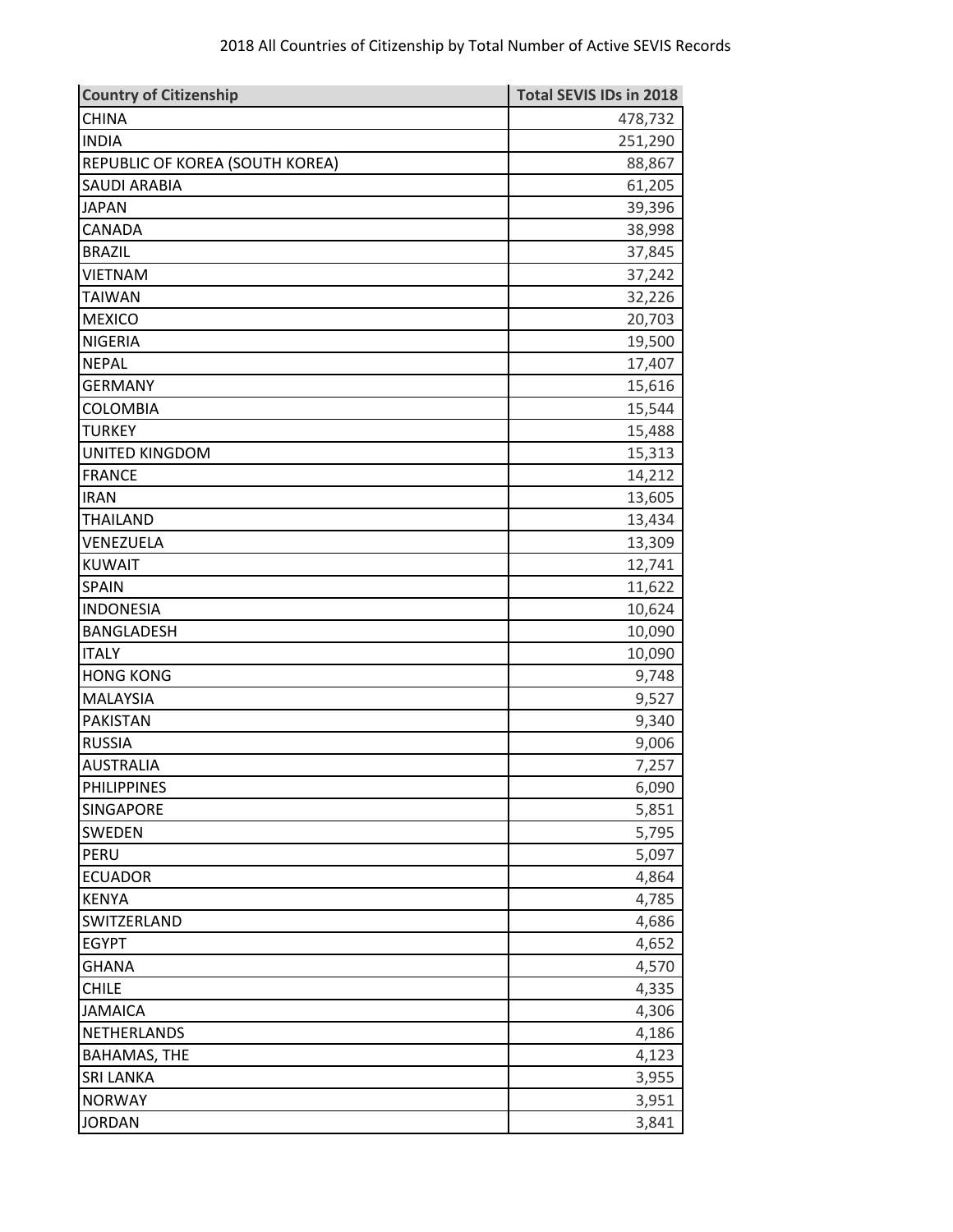| <b>MONGOLIA</b>             | 3,704 |
|-----------------------------|-------|
| <b>UKRAINE</b>              | 3,697 |
| <b>OMAN</b>                 | 3,677 |
| KAZAKHSTAN                  | 3,671 |
| ARGENTINA                   | 3,661 |
| <b>ISRAEL</b>               | 3,483 |
| PANAMA                      | 3,315 |
| <b>POLAND</b>               | 3,184 |
| <b>SOUTH AFRICA</b>         | 3,120 |
| <b>GREECE</b>               | 2,972 |
| <b>HONDURAS</b>             | 2,926 |
| <b>ETHIOPIA</b>             | 2,904 |
| <b>UNITED ARAB EMIRATES</b> | 2,901 |
| <b>DENMARK</b>              | 2,567 |
| DOMINICAN REPUBLIC          | 2,515 |
| <b>BURMA</b>                | 2,383 |
| <b>NEW ZEALAND</b>          | 2,324 |
| <b>MOROCCO</b>              | 2,137 |
| LEBANON                     | 2,105 |
| <b>BELGIUM</b>              | 2,019 |
| <b>SERBIA</b>               | 1,965 |
| <b>RWANDA</b>               | 1,958 |
| CONGO (KINSHASA)            | 1,914 |
| <b>COTE D'IVOIRE</b>        | 1,913 |
| CAMEROON                    | 1,896 |
| ZIMBABWE                    | 1,745 |
| <b>BOLIVIA</b>              | 1,731 |
| <b>TRINIDAD AND TOBAGO</b>  | 1,721 |
| EL SALVADOR                 | 1,706 |
| QATAR                       | 1,653 |
| <b>GUATEMALA</b>            | 1,615 |
| COSTA RICA                  | 1,573 |
| ANGOLA                      | 1,565 |
| <b>AUSTRIA</b>              | 1,559 |
| <b>PORTUGAL</b>             | 1,552 |
| <b>IRELAND</b>              | 1,551 |
| <b>ROMANIA</b>              | 1,497 |
| LIBYA                       | 1,437 |
| <b>CZECH REPUBLIC</b>       | 1,416 |
| <b>ALBANIA</b>              | 1,414 |
| <b>HAITI</b>                | 1,376 |
| <b>TANZANIA</b>             | 1,297 |
| <b>UZBEKISTAN</b>           | 1,209 |
| <b>UGANDA</b>               | 1,154 |
| <b>FINLAND</b>              | 1,151 |
| <b>BULGARIA</b>             | 1,137 |
| <b>HUNGARY</b>              | 1,124 |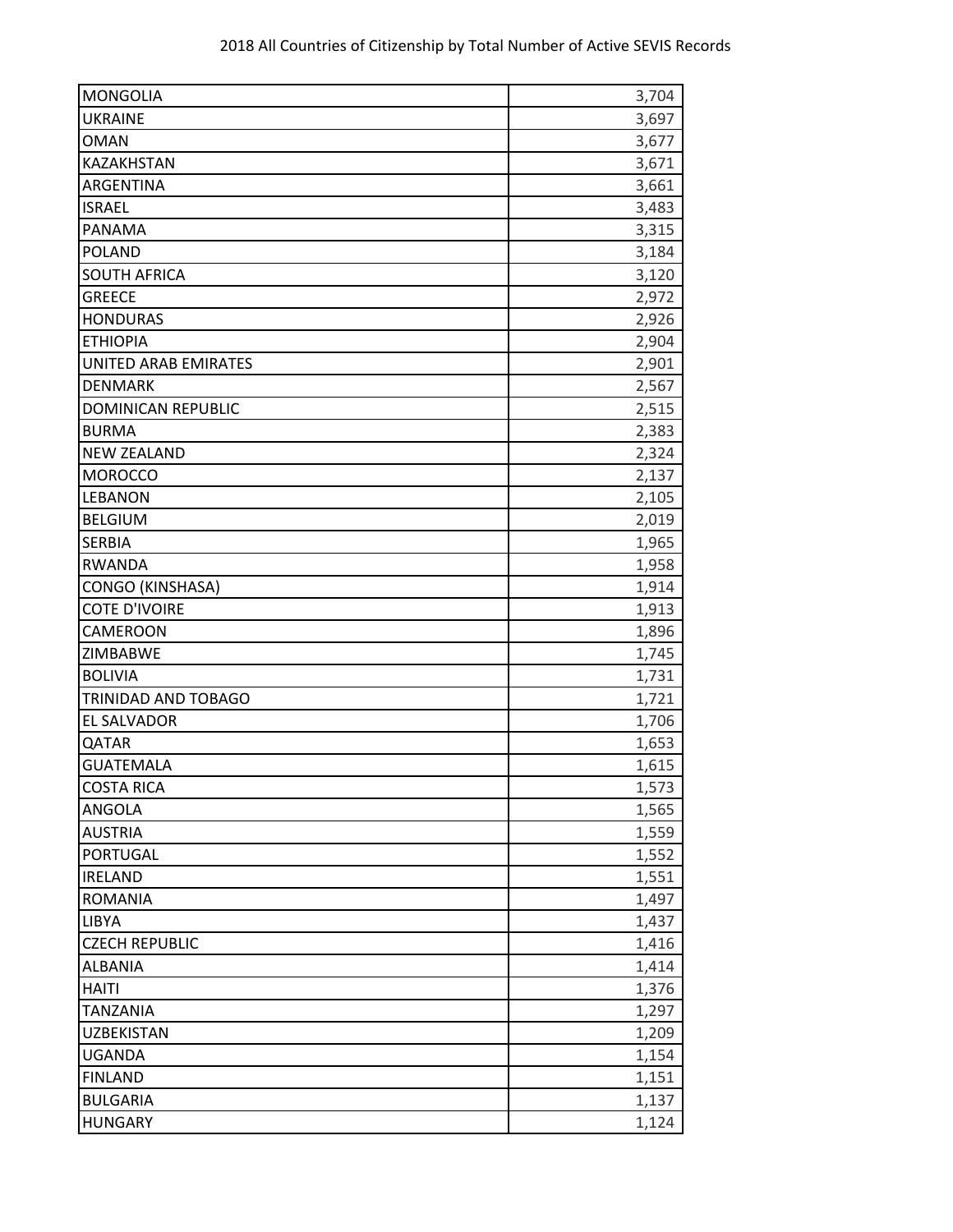| CAMBODIA                 | 1,072 |
|--------------------------|-------|
| <b>TUNISIA</b>           | 907   |
| <b>BURKINA FASO</b>      | 894   |
| PARAGUAY                 | 869   |
| <b>GEORGIA</b>           | 845   |
| SENEGAL                  | 841   |
| <b>CROATIA</b>           | 830   |
| AZERBAIJAN               | 780   |
| <b>MACAU</b>             | 735   |
| <b>YEMEN</b>             | 713   |
| <b>BERMUDA</b>           | 707   |
| <b>SYRIA</b>             | 662   |
| <b>SLOVAKIA</b>          | 654   |
| <b>ICELAND</b>           | 647   |
| <b>IRAQ</b>              | 645   |
| ZAMBIA                   | 634   |
| <b>BELARUS</b>           | 627   |
| <b>DOMINICA</b>          | 614   |
| <b>ALGERIA</b>           | 611   |
| LITHUANIA                | 568   |
| <b>MALI</b>              | 566   |
| NICARAGUA                | 564   |
| TURKMENISTAN             | 561   |
| <b>BAHRAIN</b>           | 557   |
| <b>CYPRUS</b>            | 548   |
| <b>EQUATORIAL GUINEA</b> | 528   |
| <b>GABON</b>             | 515   |
| <b>BELIZE</b>            | 494   |
| <b>GUYANA</b>            | 490   |
| <b>URUGUAY</b>           | 475   |
| <b>BARBADOS</b>          | 469   |
| TAJIKISTAN               | 464   |
| KYRGYZSTAN               | 449   |
| <b>WEST BANK</b>         | 443   |
| BOSNIA AND HERZEGOVINA   | 436   |
| <b>MALAWI</b>            | 424   |
| LIBERIA                  | 414   |
| <b>ARMENIA</b>           | 412   |
| LATVIA                   | 401   |
| <b>SUDAN</b>             | 399   |
| <b>BENIN</b>             | 393   |
| AFGHANISTAN              | 386   |
| <b>SAINT LUCIA</b>       | 375   |
| <b>MAURITIUS</b>         | 373   |
| <b>SLOVENIA</b>          | 358   |
| <b>GAMBIA, THE</b>       | 353   |
| MACEDONIA                | 341   |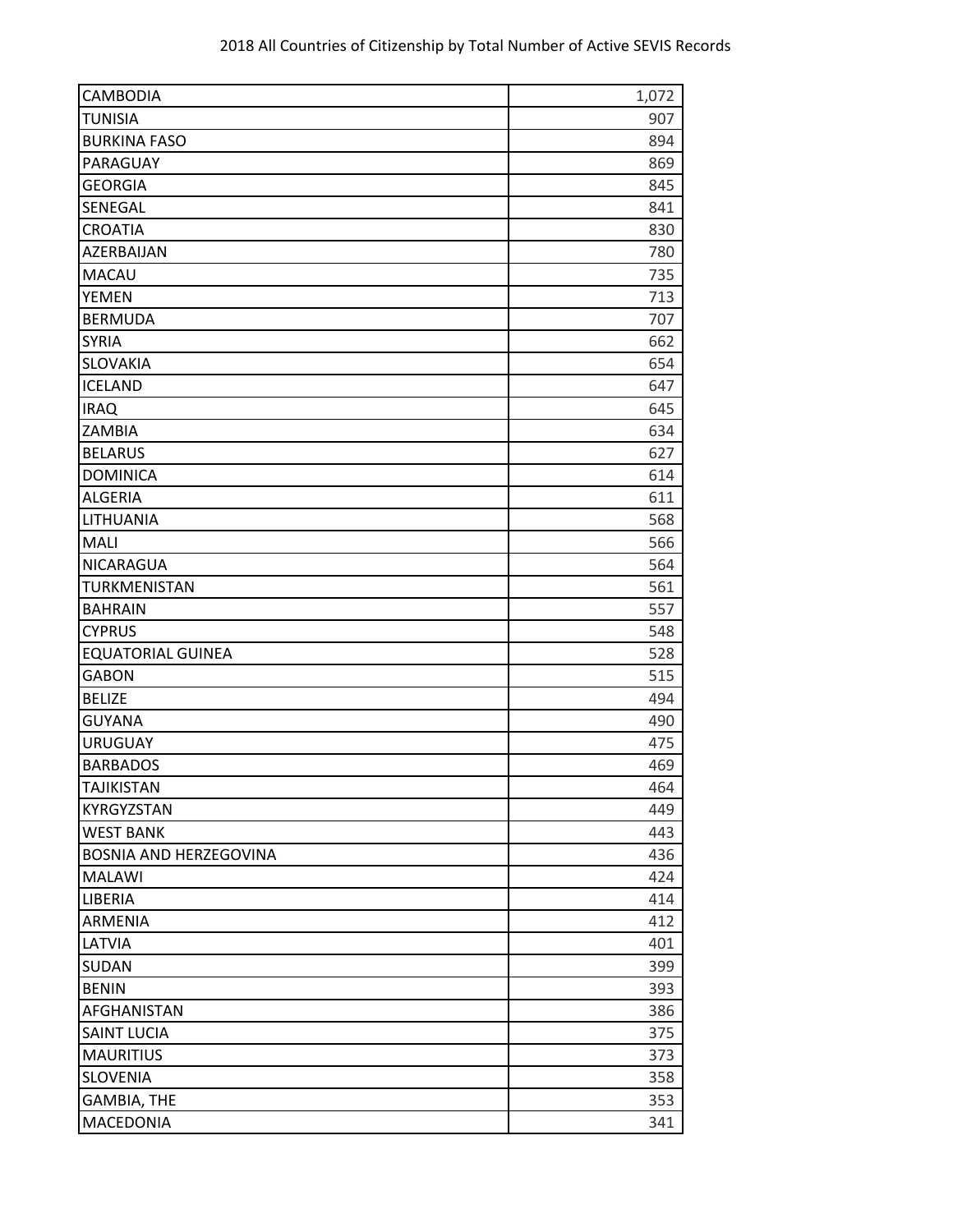| MOLDOVA                          | 337 |
|----------------------------------|-----|
| ANTIGUA AND BARBUDA              | 329 |
| SAINT KITTS AND NEVIS            | 319 |
| <b>TOGO</b>                      | 297 |
| <b>CAYMAN ISLANDS</b>            | 291 |
| CONGO (BRAZZAVILLE)              | 286 |
| <b>GRENADA</b>                   | 279 |
| <b>KOSOVO</b>                    | 258 |
| <b>NIGER</b>                     | 258 |
| <b>BOTSWANA</b>                  | 254 |
| MADAGASCAR                       | 248 |
| <b>MONTENEGRO</b>                | 248 |
| <b>SIERRA LEONE</b>              | 242 |
| <b>CURACAO</b>                   | 241 |
| LAOS                             | 235 |
| SWAZILAND                        | 223 |
| <b>ESTONIA</b>                   | 220 |
| <b>BURUNDI</b>                   | 214 |
| <b>BHUTAN</b>                    | 210 |
| PAPUA NEW GUINEA                 | 187 |
| <b>ERITREA</b>                   | 169 |
| <b>GUINEA</b>                    | 162 |
| <b>GAZA STRIP</b>                | 161 |
| MOZAMBIQUE                       | 158 |
| <b>NAMIBIA</b>                   | 144 |
| LUXEMBOURG                       | 143 |
| SAINT VINCENT AND THE GRENADINES | 143 |
| <b>BRITISH VIRGIN ISLANDS</b>    | 135 |
| <b>CUBA</b>                      | 122 |
| SURINAME                         | 118 |
| <b>SOUTH SUDAN</b>               | 117 |
| <b>MAURITANIA</b>                | 113 |
| <b>CAPE VERDE</b>                | 99  |
| <b>FIJI</b>                      | 91  |
| SOMALIA                          | 91  |
| <b>ARUBA</b>                     | 81  |
| CHAD                             | 81  |
| <b>LESOTHO</b>                   | 70  |
| TURKS AND CAICOS ISLANDS         | 67  |
| <b>BRUNEI</b>                    | 60  |
| <b>MALTA</b>                     | 57  |
| <b>SINT MAARTEN</b>              | 54  |
| <b>TONGA</b>                     | 44  |
| <b>SAINT MARTIN</b>              | 42  |
| <b>STATELESS</b>                 | 38  |
| <b>MALDIVES</b>                  | 35  |
| CENTRAL AFRICAN REPUBLIC         | 29  |